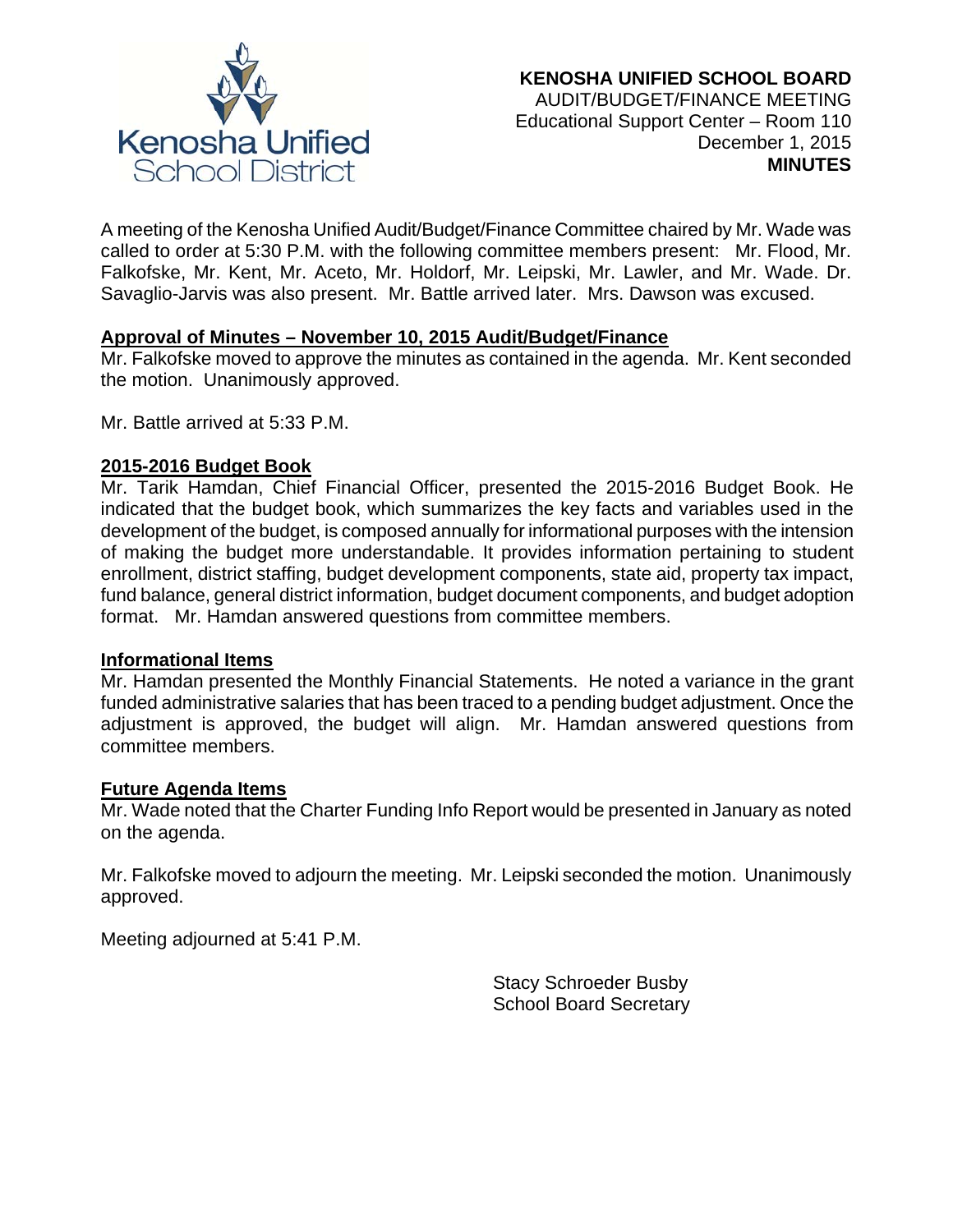

A meeting of the Kenosha Unified Personnel/Policy Committee chaired by Mr. Kunich was called to order at 5:45 P.M. with the following committee members present: Mrs. Snyder, Ms. Stevens, Mrs. Hamilton, Mr. Moore, Mr. Jenewein, and Mr. Kunich. Dr. Savaglio-Jarvis was also present. Mrs. Stephens arrived later. Mrs. Dahl and Mrs. Gentner were absent.

### **Approval of Minutes – November 10, 2015 Personnel/Policy and November 10, 2015 Joint Personnel/Policy and Curriculum/Program**

Ms. Stevens moved to approve the minutes as contained in the agenda. Mrs. Hamilton seconded the motion. Unanimously approved.

# **Policy 5240 – Accommodation of Private School, Tribal School, and Home-Based Private Educational Program Students**

Dr. Savaglio-Jarvis introduced Policy 5240 – Accommodation of Private School, Tribal School, and Home-Based Private Educational Program Students and indicated that the Policy was being modified to align with Wisconsin Act 55 which mandates school districts to allow homeschooled students to participate in interscholastic athletics and extra-curricular activities "on the same basis and to the same extent" as district enrolled students.

Mrs. Stephens arrived at 5:48 P.M.

Mrs. Julie Housaman, Assistant Superintendent of Teaching and Learning, and Mr. Steven Knecht, Coordinator of Athletics/Physical Education, were present and answered questions from committee members.

Mr. Moore moved to forward Policy 5240 – Accommodation of Private School, Tribal School, and Home-Based Private Educational Program Students to the full Board for approval as a first reading. Ms. Stevens seconded the motion. Unanimously approved.

# **Policy 5260 – Open Enrollment – Full Time**

Dr. Savaglio-Jarvis introduced Policy 5260 – Open Enrollment – Full Time and indicated that the policy was being modified to align with a recent legislative change due to the Wisconsin Biennial Budget (2015 Act 55) in regards to the application processing, aid transfer, and calculating services for students with special needs who are enrolled through the open enrollment process or identified as a tuition waiver.

Mr. Kristopher Keckler, Executive Director of Information & Accountability, was present and answered questions from committee members.

Ms. Stevens moved to forward Policy 5260 – Open Enrollment – Full Time to the full Board for approval as a first reading. Mr. Moore seconded the motion. Unanimously approved.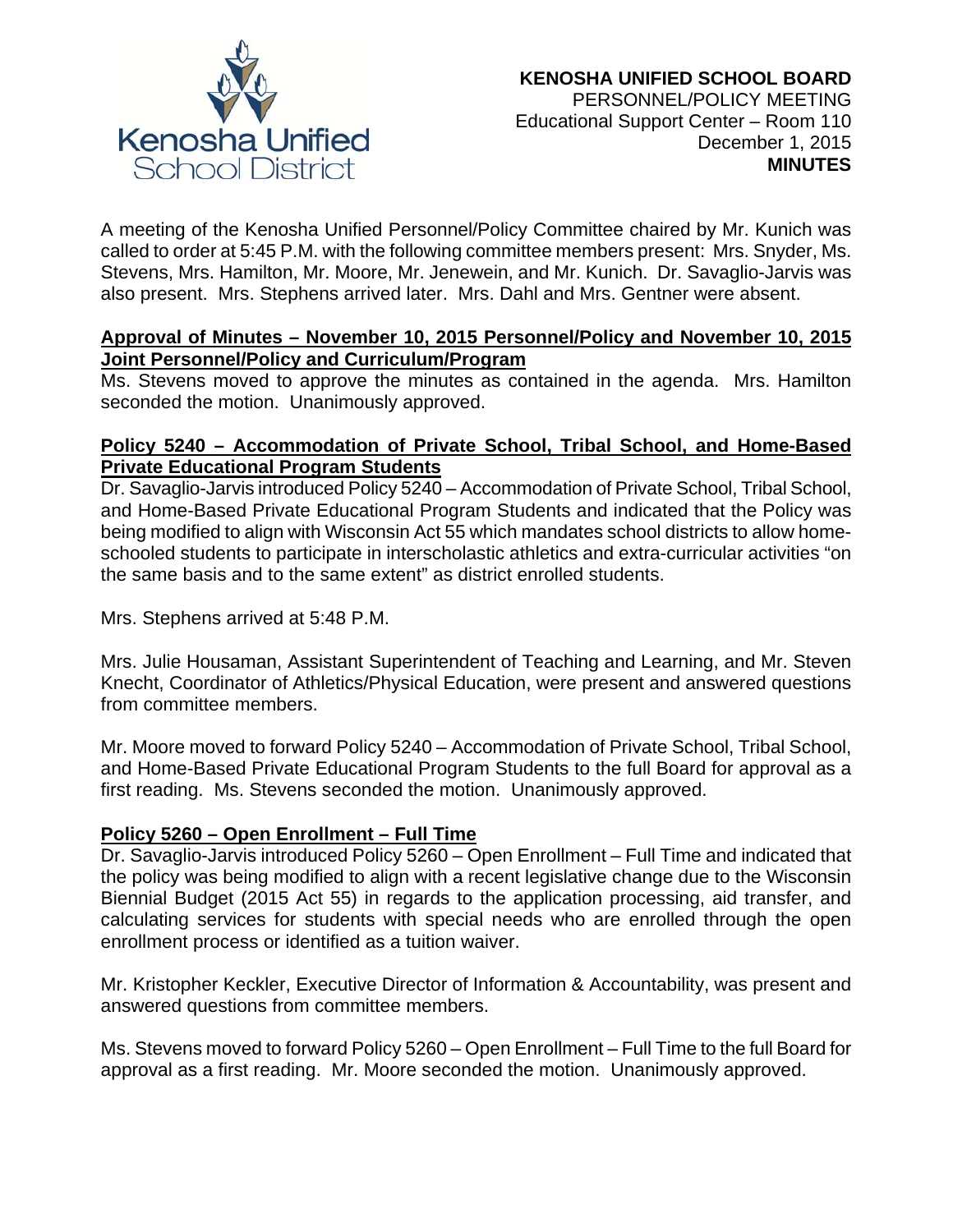## **Future Agenda Items**

Mr. Kunich noted that the agenda indicated that Policies 1213 – Web Publication and 4226 – Online Forum would be presented in January but that they will now be presented in February. He also noted that the School Year 2016-2017 Preliminary Enrollment Projections would be presented in February.

Ms. Stevens moved to adjourn the meeting. Mr. Moore seconded the motion. Unanimously approved.

Meeting adjourned at 5:58 P.M.

Stacy Schroeder Busby School Board Secretary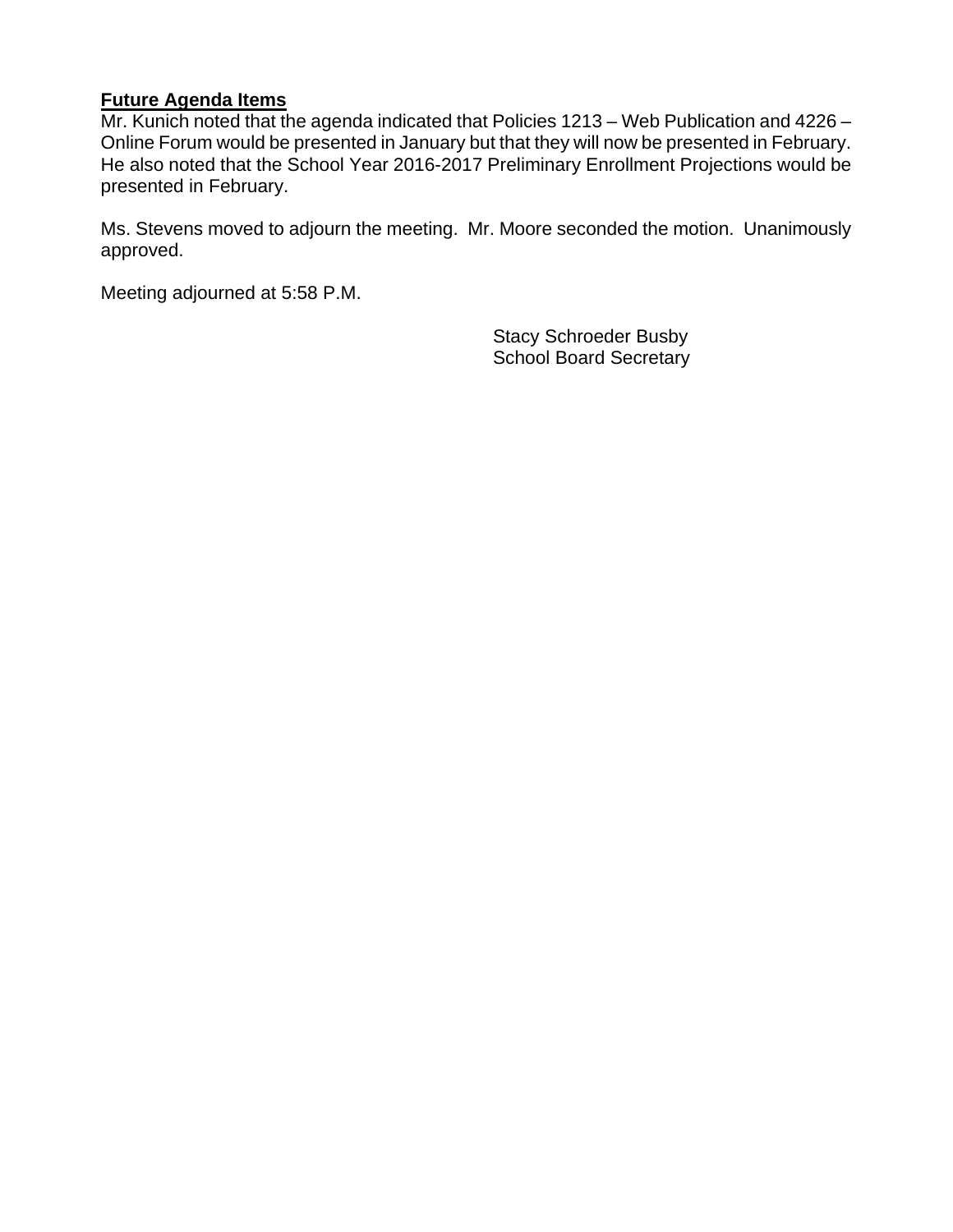

A meeting of the Kenosha Unified Curriculum/Program Committee chaired by Mrs. Snyder was called to order at 6:05 P.M. with the following committee members present: Mr. Kunich, Mr. Wade, Mrs. Karabetsos, Mrs. Wickersheim, Ms. Nielsen, Ms. Riese, and Mrs. Snyder. Dr. Savaglio-Jarvis was also present. Mrs. GroveMarqui was excused. Mrs. Santoro and Mr. Wojciechowicz were absent.

## **Approval of Minutes – November 10, 2015 Joint Personnel/Policy & Curriculum/Program and November 10, 2015 Curriculum/Program**

Mrs. Karabetsos noted that the word "knowns" under the Athletic for PE Credit Option item of the 11/10/15 Curriculum/Program meeting minutes should be corrected to "unknowns".

Mr. Kunich moved to approve the minutes with the noted change made by Mrs. Karabetsos. Ms. Nielson seconded the motion. Unanimously approved.

# **New Course Proposal: Exploring Computer Science**

Mrs. Julie Housaman, Assistant Superintendent of Teaching and Learning, presented the New Course Proposal: Exploring Computer Science and indicated that currently computer science courses are only taught at LakeView Technology Academy and that the lack of a computer science pathway at the comprehensive high schools is a significant gap in the high school program. This course is the first in the sequence of computer science courses that would constitute the pathway. Mrs. Housaman answered questions from committee members.

Mr. Wade moved to forward New Course Proposal: Exploring Computer Science to the full Board for consideration. Mr. Kunich seconded the motion. Unanimously approved.

# **New Course Proposal: English Language Development III**

Mrs. Housaman introduced Mrs. Sarah Smith, Coordinator of Language Acquisition Programs, who then presented New Course Proposal: English Language Development III. Mrs. Smith noted that the English Language Development (ELD) courses were designed to help English language learners understand, develop, and continue to expand academic vocabulary in the English language. English Language Development III (ELD III) is the final course in the three part ELD course series recommended for English language learners with English proficiency levels ranging from 3.6 to 5.9, helping students to develop and strengthen academic vocabulary that will assist them in being college and career ready. This course, similar to ELD I and ELD II would be offered as an elective at Bradford, Tremper, and Indian Trail. Mrs. Smith answered questions from committee members.

Mr. Kunich moved to forward New Course Proposal: English Language Development III to the full Board for consideration. Mr. Wade seconded the motion. Unanimously approved.

# **New Course Proposal: Spanish for Spanish Speakers II**